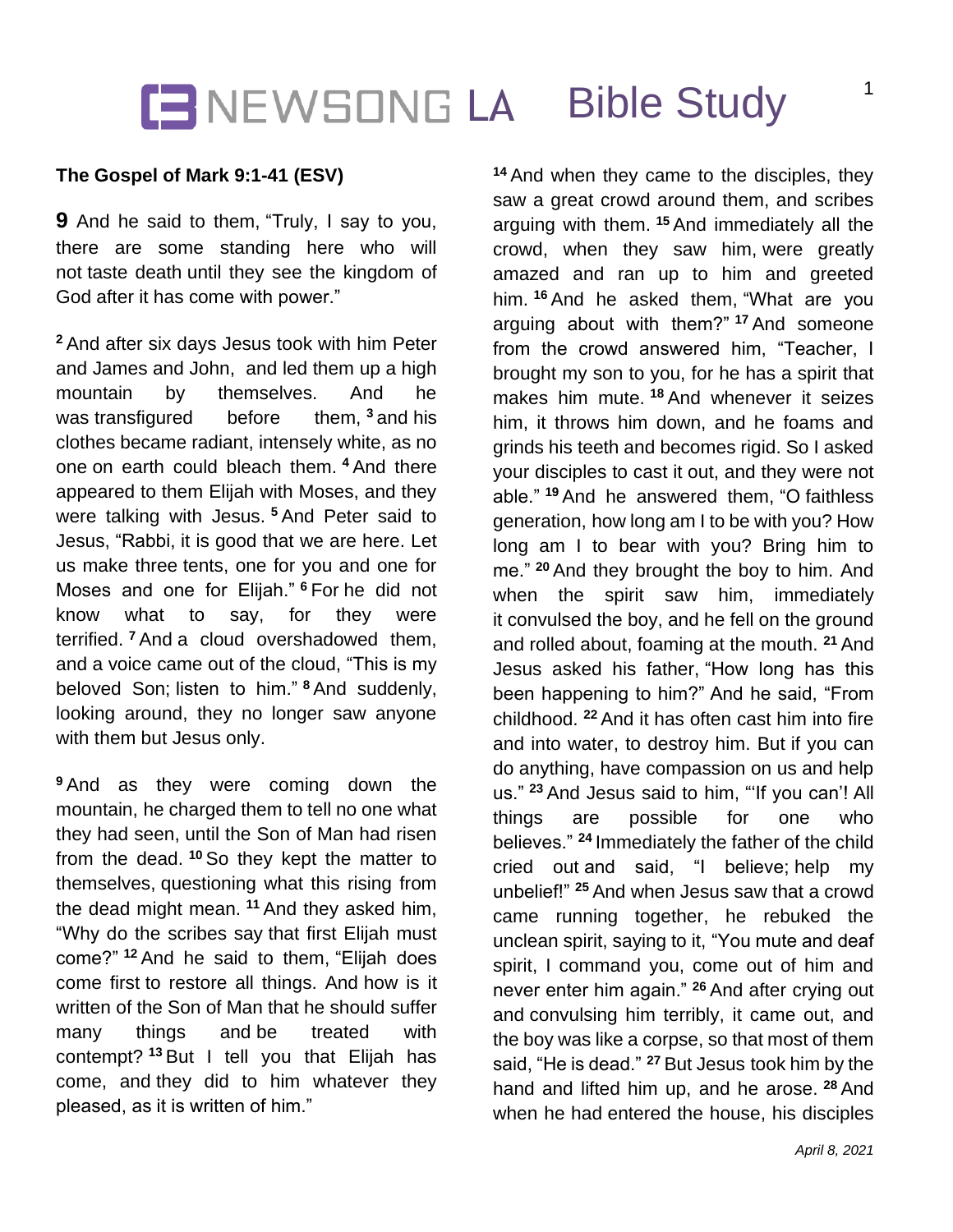# **ENEWSONG LA Bible Study**

asked him privately, "Why could we not cast it out?" **<sup>29</sup>** And he said to them, "This kind cannot be driven out by anything but prayer."

**<sup>30</sup>** They went on from there and passed through Galilee. And he did not want anyone to know, **<sup>31</sup>** for he was teaching his disciples, saying to them, "The Son of Man is going to be delivered into the hands of men, and they will kill him. And when he is killed, after three days he will rise." **<sup>32</sup>** But they did not understand the saying, and were afraid to ask him.

**<sup>33</sup>** And they came to Capernaum. And when he was in the house he asked them, "What were you discussing on the way?" **<sup>34</sup>** But they kept silent, for on the way they had argued with one another about who was the greatest. **<sup>35</sup>** And he sat down and called the twelve. And he said to them, "If anyone would be first, he must be last of all and servant of all." **<sup>36</sup>** And he took a child and put him in the midst of them, and taking him in his arms, he said to them, **<sup>37</sup>** "Whoever receives one such child in my name receives me, and whoever receives me, receives not me but him who sent me."

**<sup>38</sup>** John said to him, "Teacher, we saw someone casting out demons in your name, and we tried to stop him, because he was not following us." **<sup>39</sup>** But Jesus said, "Do not stop him, for no one who does a mighty work in my name will be able soon afterward to speak evil of me. **<sup>40</sup>** For the one who is not against us is for us. **<sup>41</sup>** For truly, I say to you, whoever gives you a cup of water to drink because you belong to Christ will by no means lose his reward.

#### **Discussion Question**

**a.** If you could take 3 people up on mountain to meet God, who would you take and why?

#### **Bible Study Questions**

1. What was the purpose of the transfiguration of Jesus? How did the disciples react? *(See Revelation 1:12-16, Daniel 10:4-6, 2 Peter 1:16–18)*

\_\_\_\_\_\_\_\_\_\_\_\_\_\_\_\_\_\_\_\_\_\_\_\_\_\_\_\_\_\_\_\_\_\_\_\_ \_\_\_\_\_\_\_\_\_\_\_\_\_\_\_\_\_\_\_\_\_\_\_\_\_\_\_\_\_\_\_\_\_\_\_\_ \_\_\_\_\_\_\_\_\_\_\_\_\_\_\_\_\_\_\_\_\_\_\_\_\_\_\_\_\_\_\_\_\_\_\_\_ \_\_\_\_\_\_\_\_\_\_\_\_\_\_\_\_\_\_\_\_\_\_\_\_\_\_\_\_\_\_\_\_\_\_\_\_ \_\_\_\_\_\_\_\_\_\_\_\_\_\_\_\_\_\_\_\_\_\_\_\_\_\_\_\_\_\_\_\_\_\_\_\_

2. What was inappropriate about Peter's response to seeing Moses, Elijah and Jesus? (*See Hebrews 1:1-4*)

\_\_\_\_\_\_\_\_\_\_\_\_\_\_\_\_\_\_\_\_\_\_\_\_\_\_\_\_\_\_\_\_\_\_\_\_ \_\_\_\_\_\_\_\_\_\_\_\_\_\_\_\_\_\_\_\_\_\_\_\_\_\_\_\_\_\_\_\_\_\_\_\_ \_\_\_\_\_\_\_\_\_\_\_\_\_\_\_\_\_\_\_\_\_\_\_\_\_\_\_\_\_\_\_\_\_\_\_\_ \_\_\_\_\_\_\_\_\_\_\_\_\_\_\_\_\_\_\_\_\_\_\_\_\_\_\_\_\_\_\_\_\_\_\_\_ \_\_\_\_\_\_\_\_\_\_\_\_\_\_\_\_\_\_\_\_\_\_\_\_\_\_\_\_\_\_\_\_\_\_\_\_

3. In what way does the appearance of Moses and Elijah testify to the deity of Jesus? (*Malachi 4:5-6, Deut. 18:15, Jude 1:9*)

\_\_\_\_\_\_\_\_\_\_\_\_\_\_\_\_\_\_\_\_\_\_\_\_\_\_\_\_\_\_\_\_\_\_\_\_ \_\_\_\_\_\_\_\_\_\_\_\_\_\_\_\_\_\_\_\_\_\_\_\_\_\_\_\_\_\_\_\_\_\_\_\_ \_\_\_\_\_\_\_\_\_\_\_\_\_\_\_\_\_\_\_\_\_\_\_\_\_\_\_\_\_\_\_\_\_\_\_\_ \_\_\_\_\_\_\_\_\_\_\_\_\_\_\_\_\_\_\_\_\_\_\_\_\_\_\_\_\_\_\_\_\_\_\_\_ \_\_\_\_\_\_\_\_\_\_\_\_\_\_\_\_\_\_\_\_\_\_\_\_\_\_\_\_\_\_\_\_\_\_\_\_

4. Discuss the ministry of Elijah. Who is Jesus talking about in verse 13? (*See Luke 1:12-17, Matt 9:13-19*)

\_\_\_\_\_\_\_\_\_\_\_\_\_\_\_\_\_\_\_\_\_\_\_\_\_\_\_\_\_\_\_